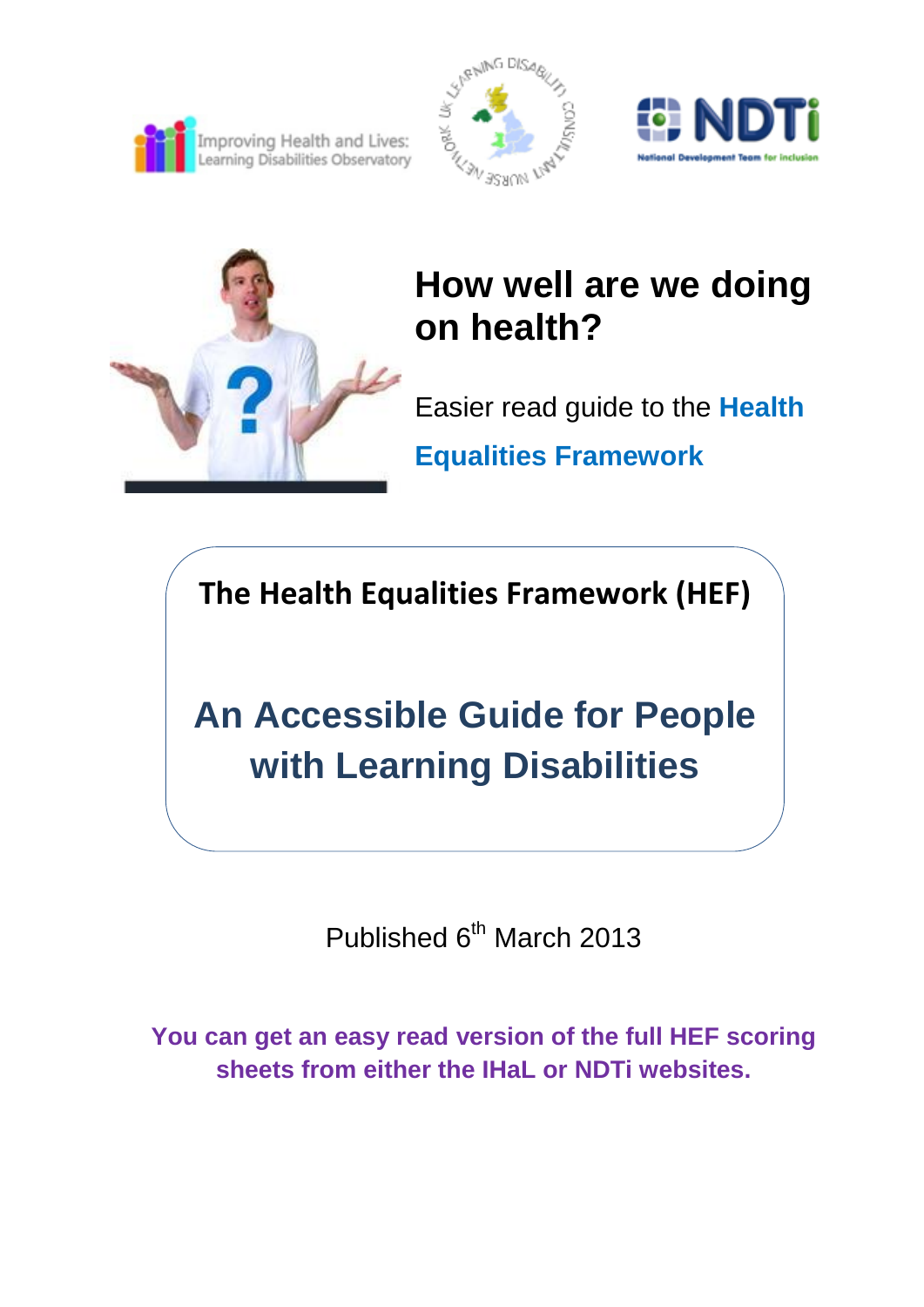#### **What is in this booklet?**

|                                                           | Page |
|-----------------------------------------------------------|------|
| What is this booklet about?                               | 3    |
| What does the <b>Health Equalities Framework</b> measure? | 5    |
| How does the Health Equalities Framework work?            | 8    |
| Using the Health Equalities Framework for lots of people  | 11   |
| List of difficult words                                   | 12   |



Some of the words to do with health are a bit difficult. In this booklet we show them like this: **outcomes**.

At the end of the booklet is a list of the difficult words and what they mean.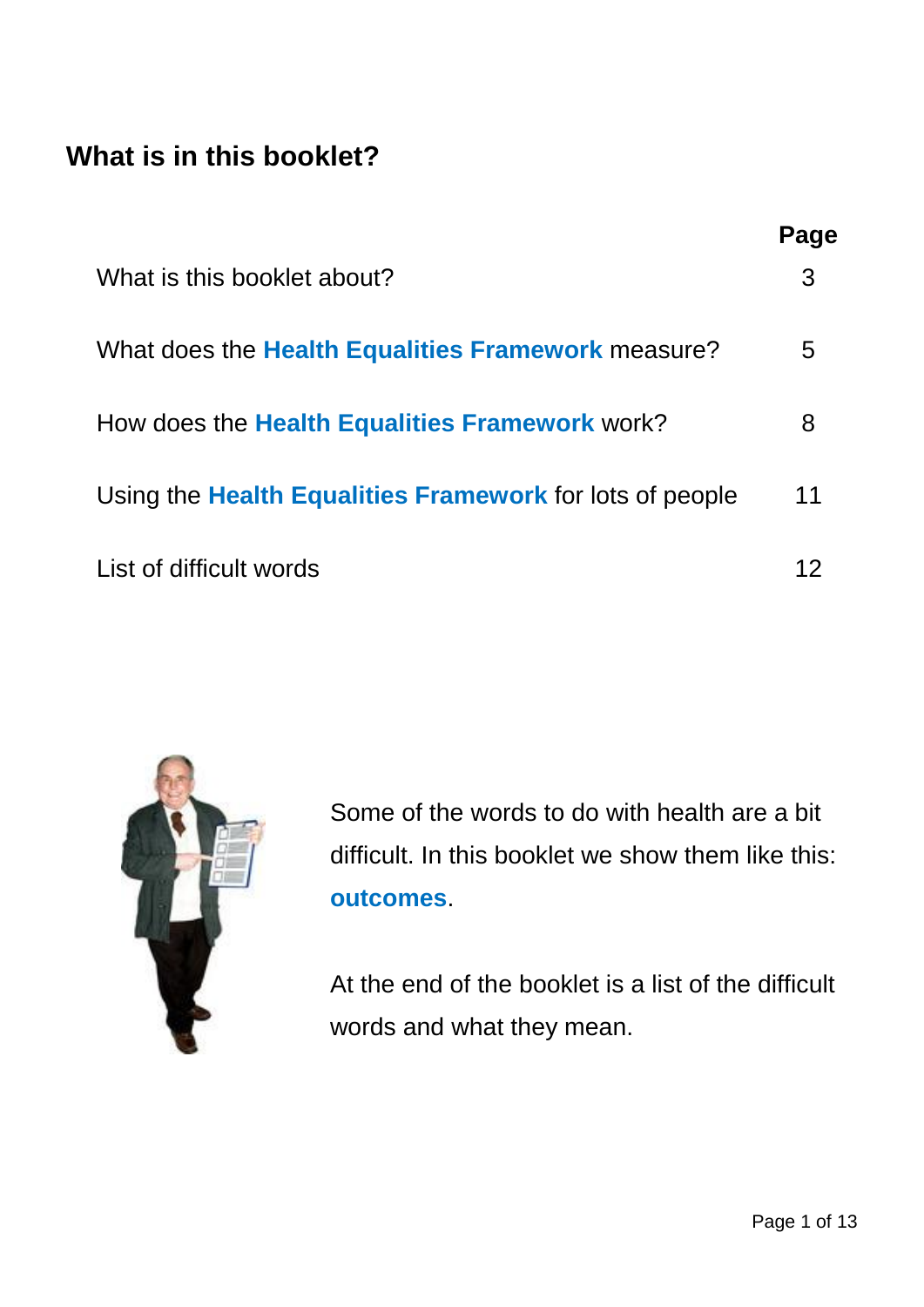

#### **What is this booklet about?**

Some people have less good health than other people.

This can be because of poorer health care or other reasons.

This happens for many people with learning disabilities.



We need to know if services are helping people to get better health. When we look to see if services are helping people to get better health, we call this looking for health '**outcomes'**.



The Government has set some **outcomes** for everyone. These are called '**outcome frameworks**'. There are two for health and one for social care.

We have made an **outcome framework** that is especially for people with learning disabilities.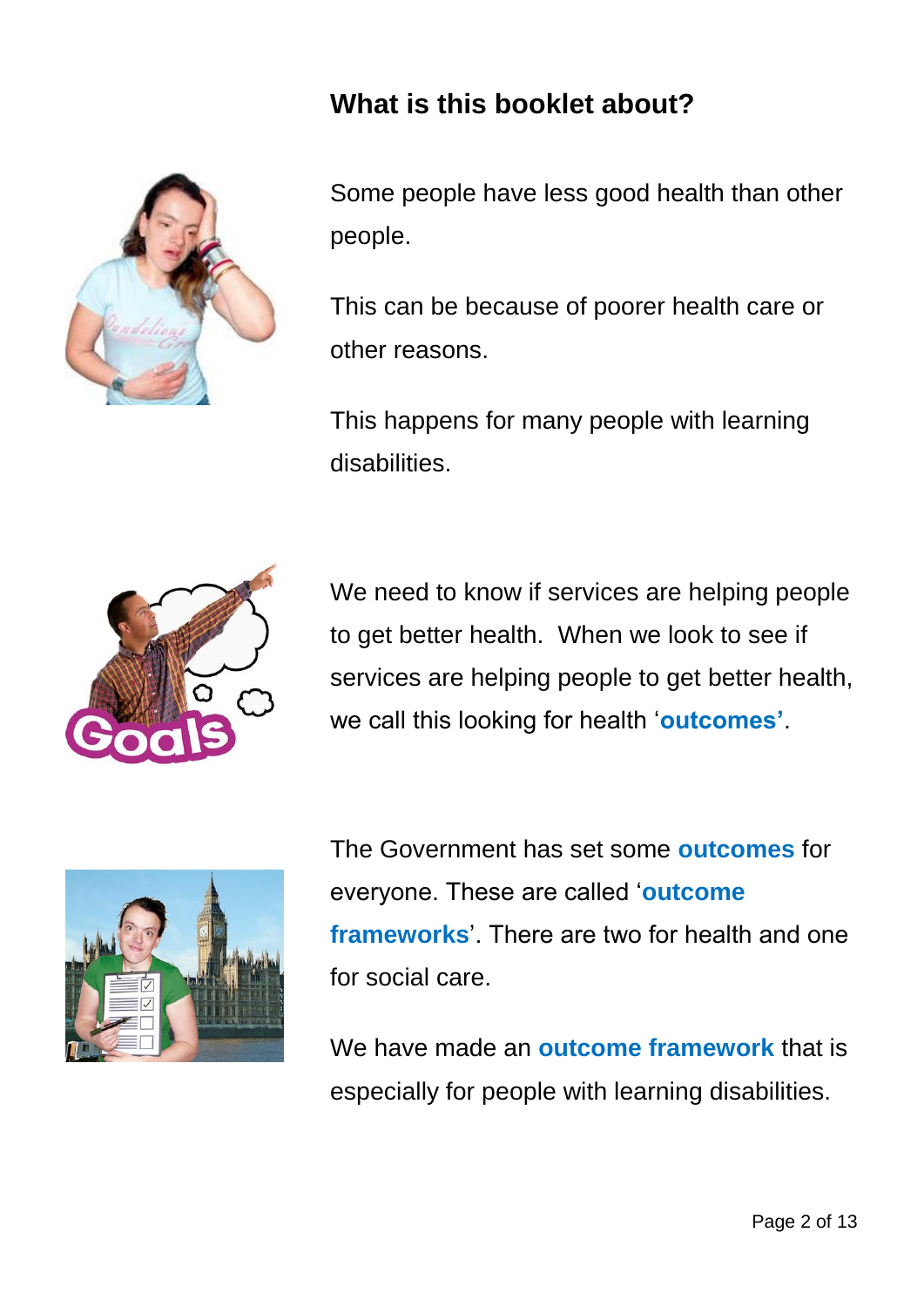

It is called the '**Health Equalities Framework**'. It is all about making the health of people with learning disabilities more equal to the health of other people.



In this booklet we will call it the '**HEF**' for short.

You can use the **HEF** to think about your own health.



You can use it with your family or people who are paid to help you.



You can use it with health staff, like nurses.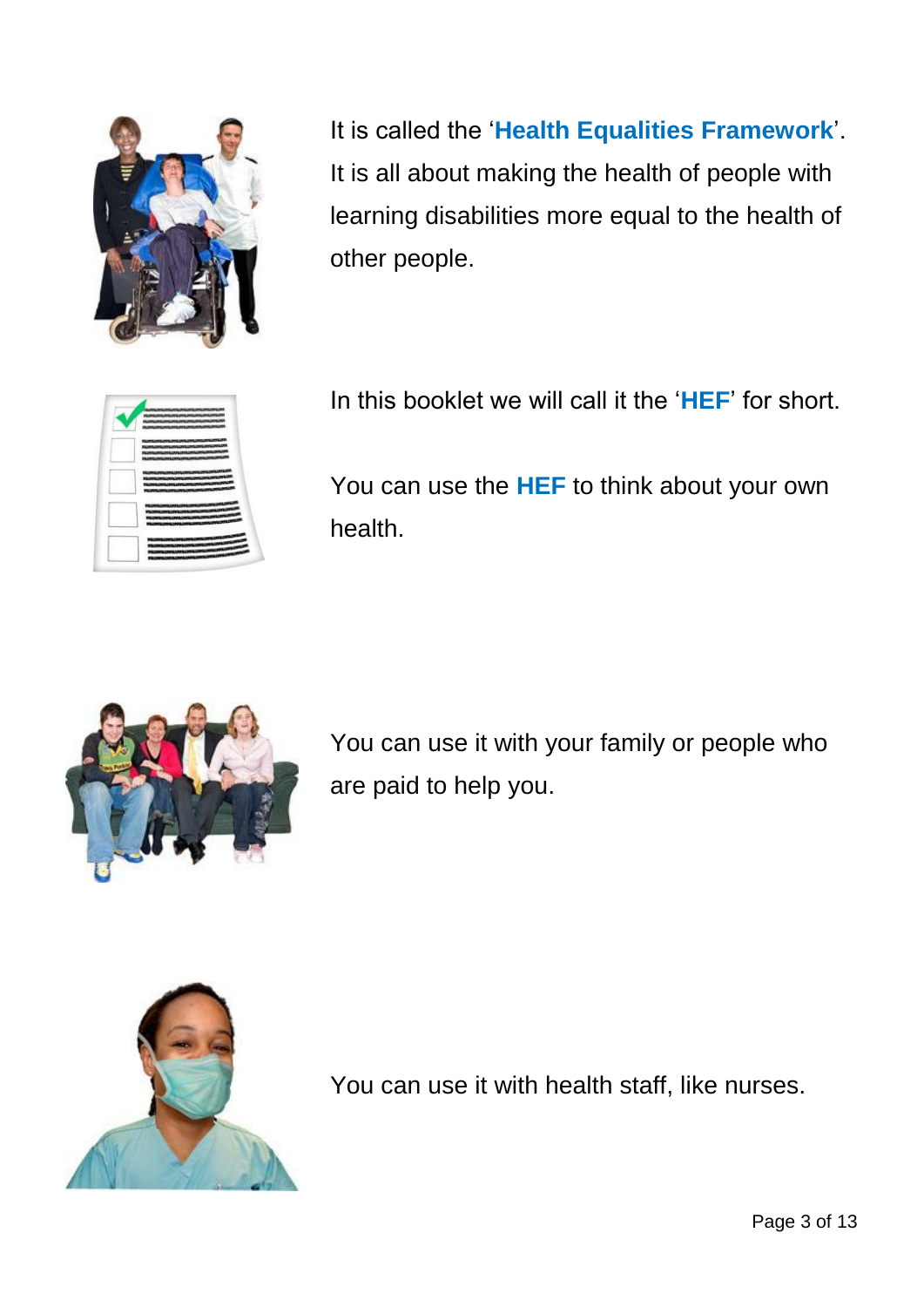

### **What does the HEF measure?**

There are 5 big things that affect people's health:

- 1. Where you live and what you do
- 2. Health problems you may have
- 3. Understanding your health and being able to tell people how you feel
- 4. Things you can do to keep healthy
- 5. Using health services and how good they are



Now we will say a bit more about each of these.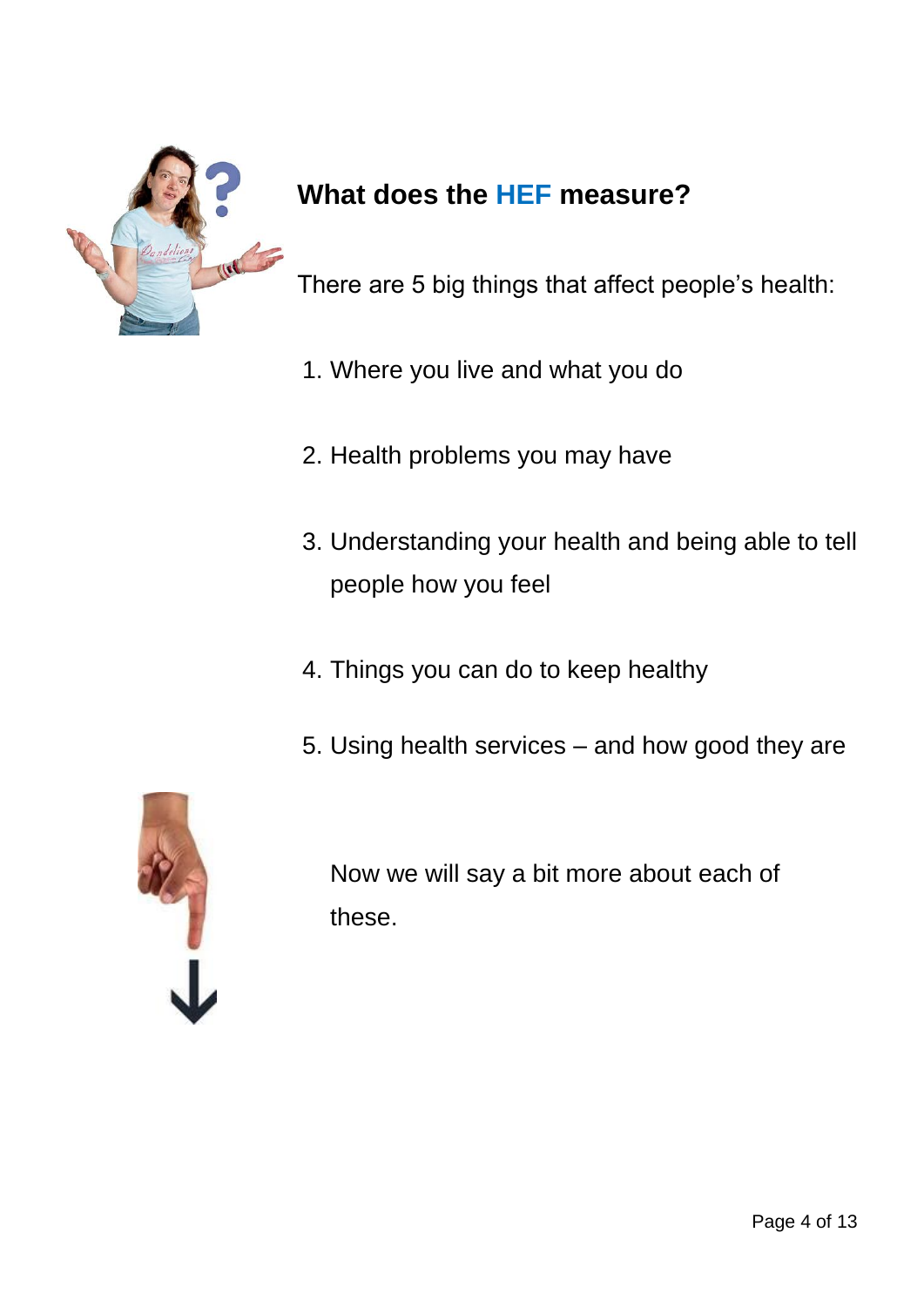

**1. Where you live and what you do** People with learning disabilities often live in poorer areas.

Lots of people do not have jobs or their own home.

Lots of people experience hate crime. Some people do not have many friends.



**2. Health problems you may have** Some people have health problems that are linked to the cause of their learning disability.

People should have health checks.

People should have Health Action Plans.



health.

**3. Understanding your health and being able to tell people how you feel** People with learning disabilities may not understand when something is wrong with their

Sometimes people feel ill or in pain, but they cannot tell other people how they are feeling.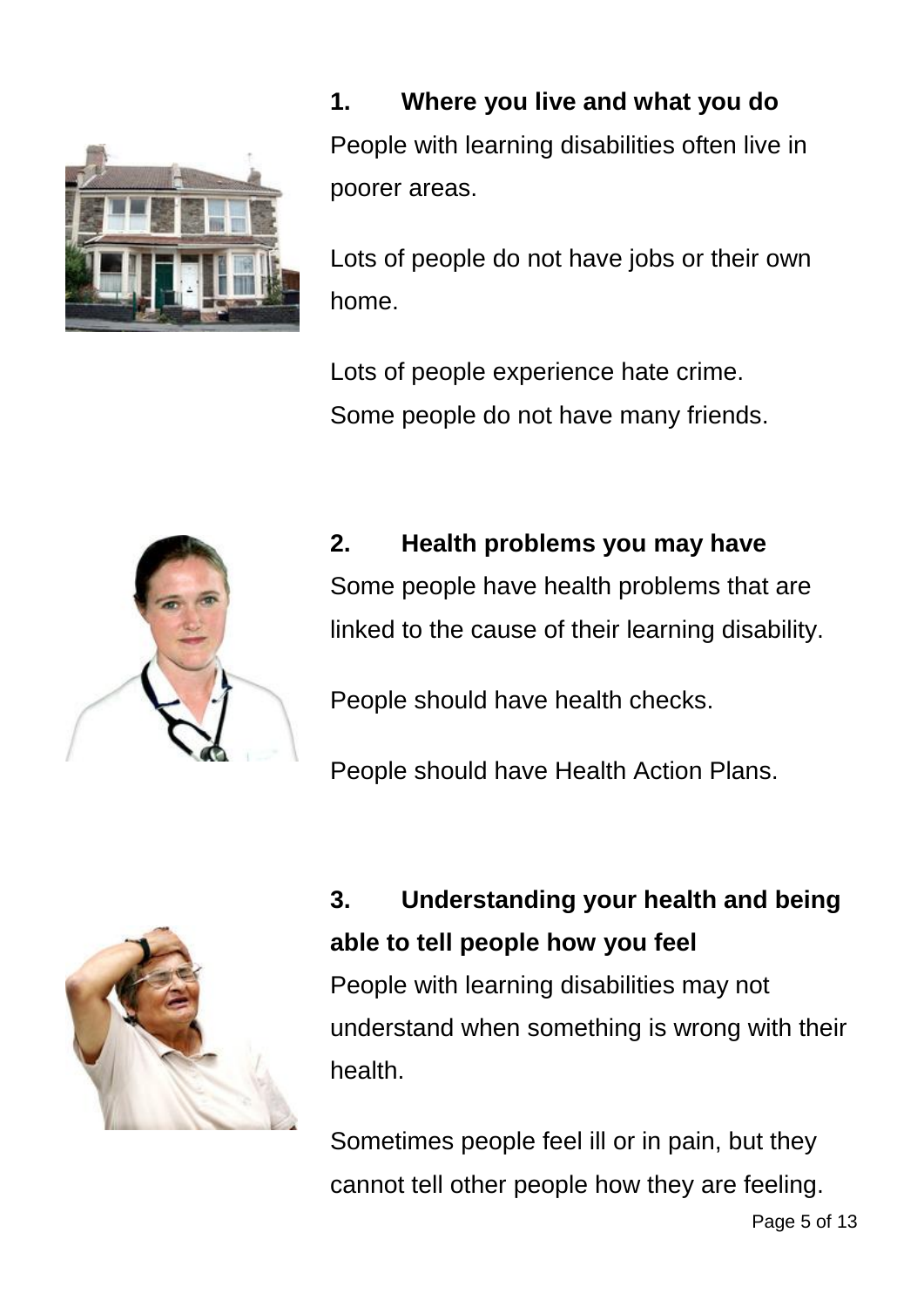

**4. Things you can do to keep healthy** People with learning disabilities do not always know how to be healthy. They may not get support to help them be healthy.

Being healthy includes things like what you eat, exercise, and not smoking.

#### **5. Using health services – and how good they are**

Health staff do not always change how services are given to people with learning disabilities so they can use them.



For example, longer appointment times or having information in easy read.

People with learning disabilities sometimes get less good services than other people.

Health staff do not always understand the law about when someone can agree to treatment, and what to do if they cannot.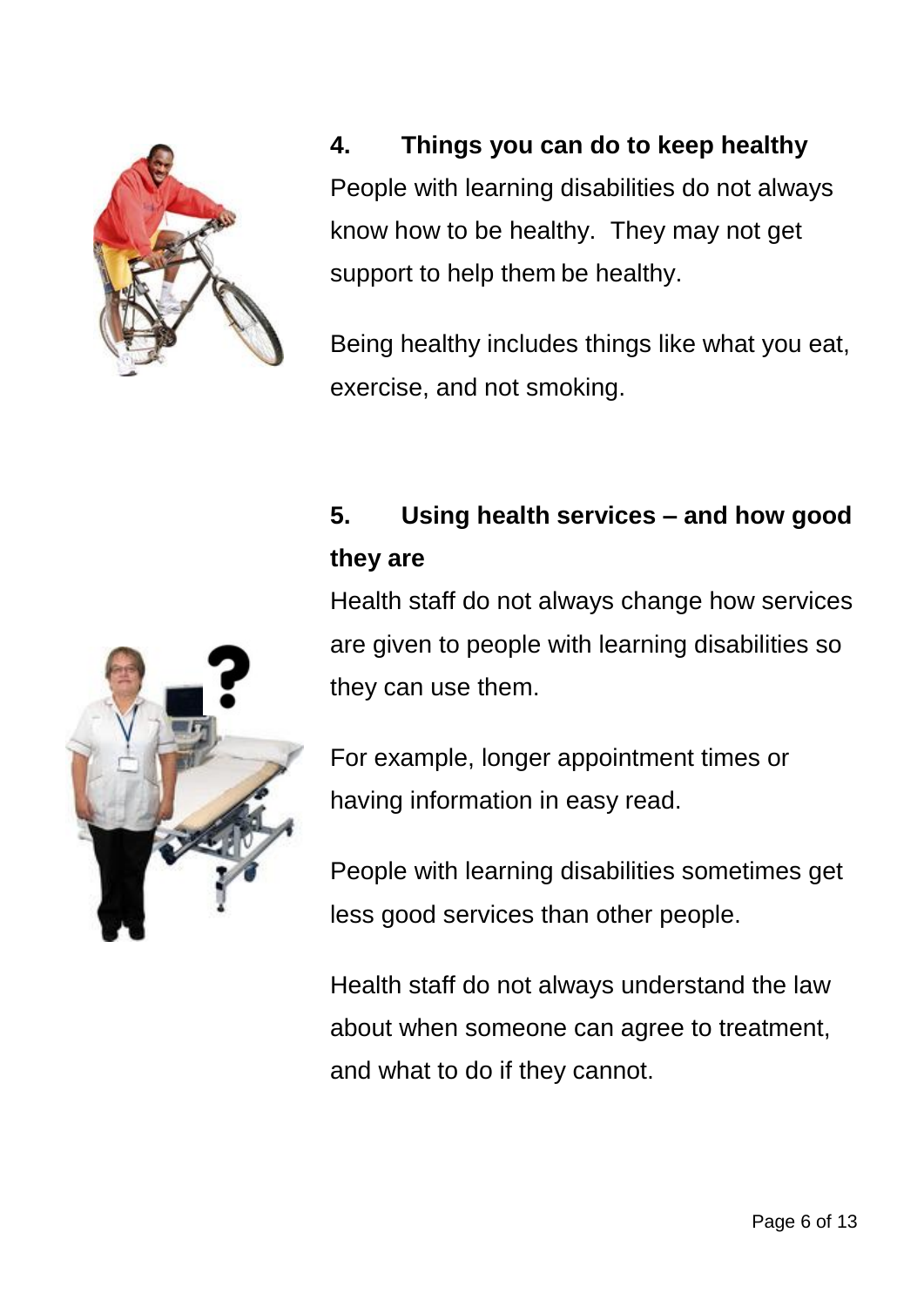

#### **How does the HEF work?**

The **HEF** is a way of looking at all the things that might affect your health.



The **HEF** helps you to score all the things that affect your health.

It is good to do the scoring with someone who can help you think about all these different things.



Some people like to start by talking to a member of their family.

Some people prefer to talk to a health person, like a nurse.

You can do both!



Look at the example on the next page.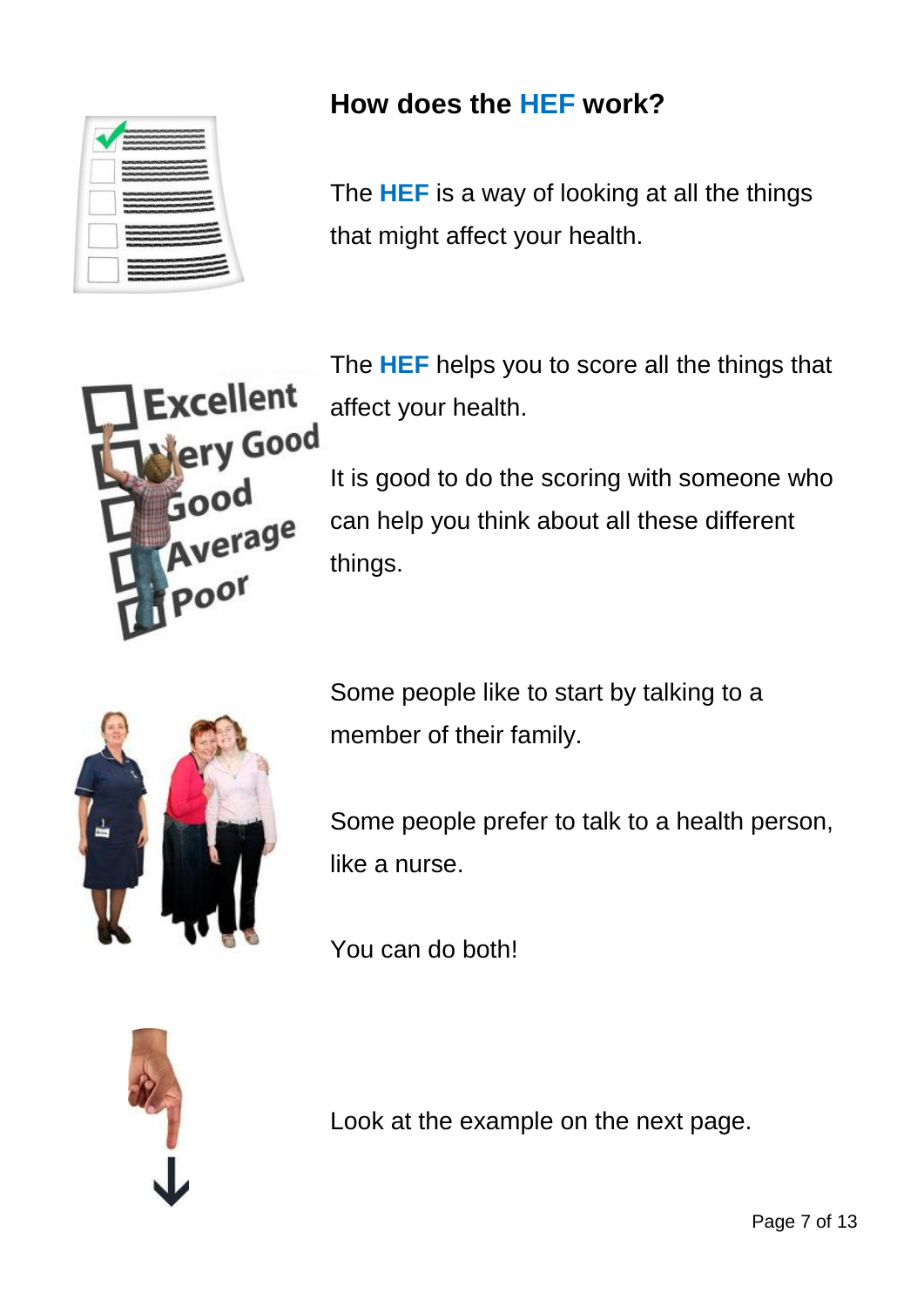

#### **Example**

**Things you can do to keep healthy: eating and drinking**

| <b>Score</b>   |                                                             | What this might mean                                                                                                                                             |  |
|----------------|-------------------------------------------------------------|------------------------------------------------------------------------------------------------------------------------------------------------------------------|--|
| 4              | Really big problems<br>about healthy<br>eating and drinking | The person has difficulty swallowing and no help<br>with this.<br>The person hardly eats or drinks anything.<br>The person eats dangerous things.                |  |
| 3              | <b>Big problems about</b><br>healthy eating and<br>drinking | The person has quite a poor diet with things that<br>are bad for them or not enough good things to<br>eat.<br>The person eats and drinks too much or too little. |  |
| $\overline{2}$ | Some problems<br>about healthy<br>eating and drinking       | The person eats some of the right things, but<br>they eat and drink too much or too little.<br>The person gets some help with their diet.                        |  |
|                | Just a few problems<br>with healthy eating<br>and drinking  | The person has quite a good diet.<br>There might be just a few things that could be<br>better.<br>The person gets any help they need with their<br>diet.         |  |
| 0              | Healthy eating and<br>drinking                              | The person has a healthy diet with all the right<br>things in it.<br>The person drinks enough water.<br>The person gets advice about healthy eating.             |  |

What score would you give yourself?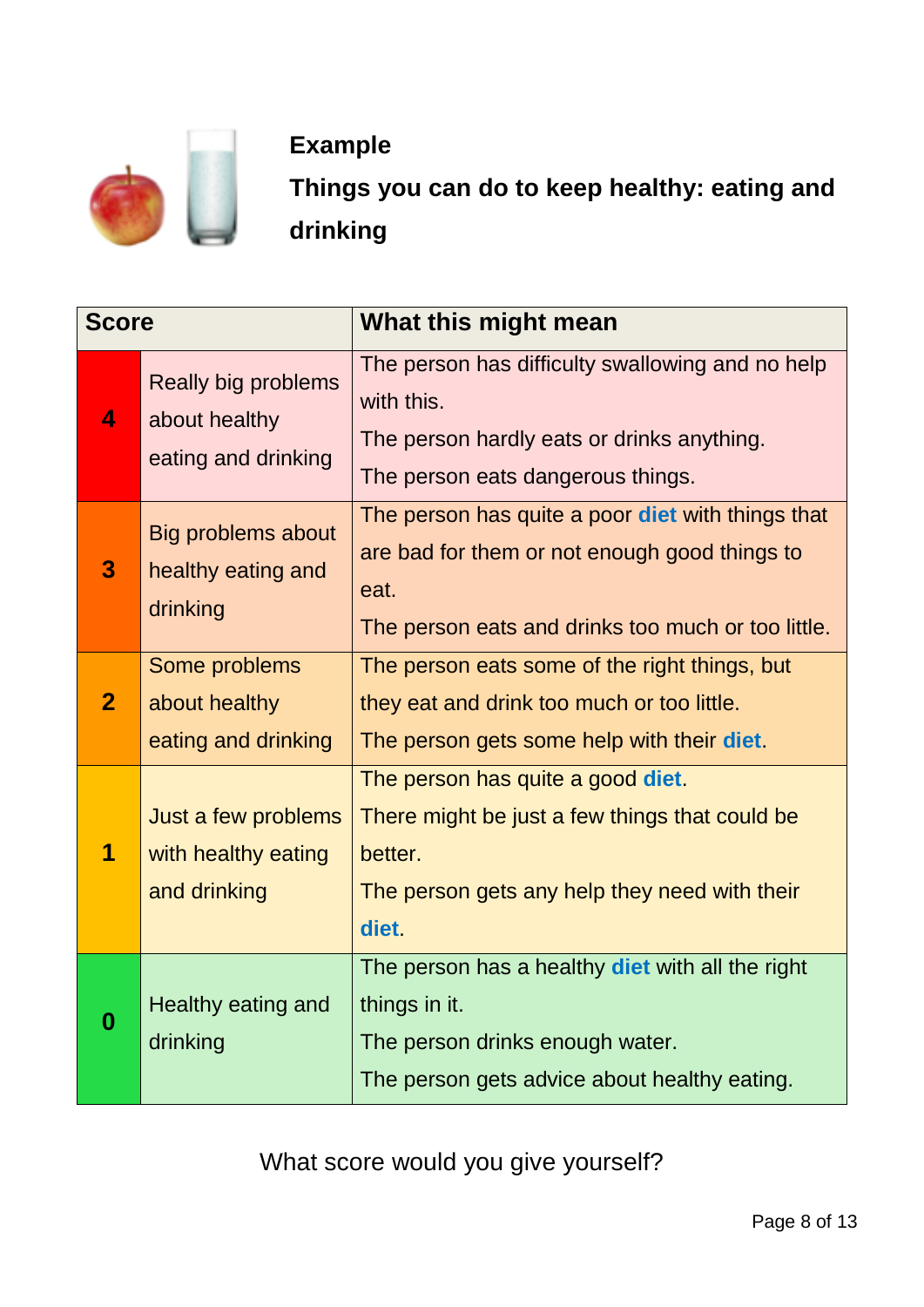

Using the **HEF**, you can look at each of the scoring sheets in turn.

Or you can just pick the sheets that are most important for you.



Once you have done all the scoring, you can talk about what needs to be done!

It is good to talk to a health person about the action.



You can agree who will do the actions, and when.

You can put all the agreements in your Health Action Plan.



Then you can set a date to look at the scoring sheets again and see if things have got better.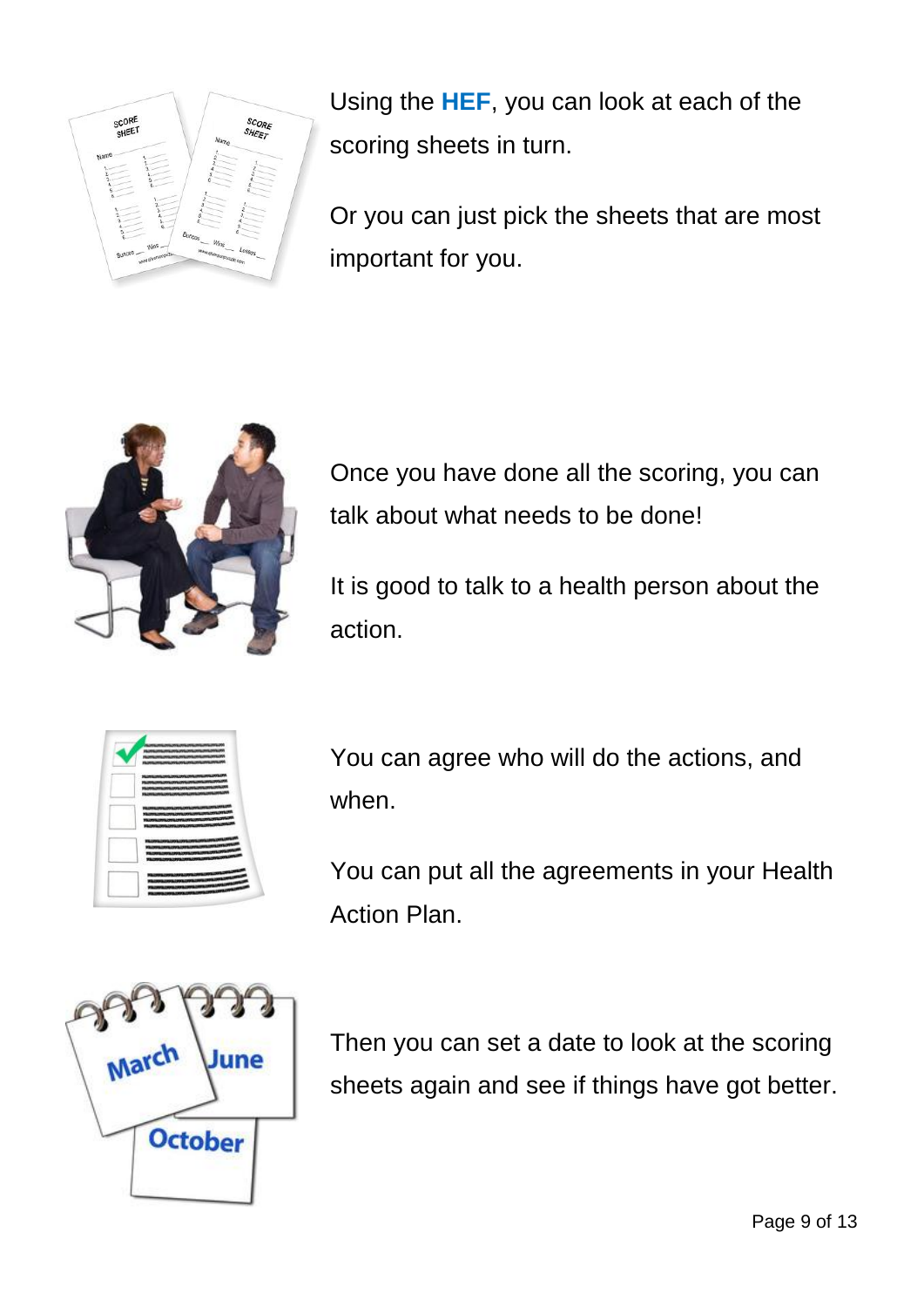

#### **Using the HEF for lots of people**

Services can use the **HEF** to look at how well they are doing for lots of people with learning disabilities. It can help them think about what they need to do to support people to get better health.



You can ask your local commissioners and services what they are doing to help people with learning disabilities keep well and get good health care.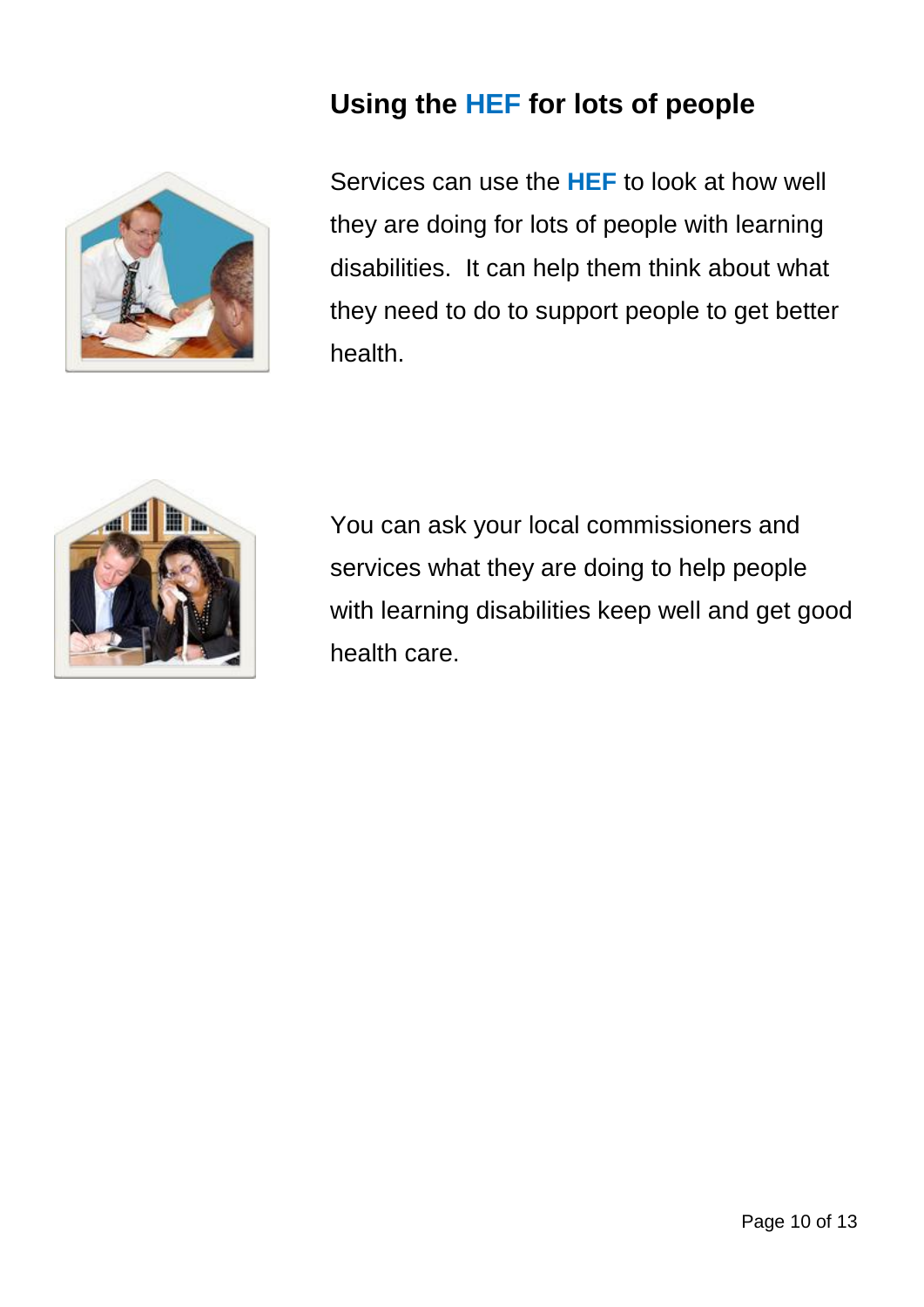

## **List of difficult words**

| <b>Difficult words</b>             | What they mean                   |
|------------------------------------|----------------------------------|
| <b>Diet</b>                        | What you eat and drink           |
|                                    |                                  |
| <b>Health Equalities Framework</b> | A set of measures to help people |
|                                    | and services look at making the  |
|                                    | health of people with learning   |
|                                    | disabilities more equal to the   |
|                                    | health of other people           |
|                                    |                                  |
| HEF                                | This is short for the Health     |
|                                    | <b>Equalities Framework</b>      |
|                                    |                                  |
| <b>Outcomes</b>                    | Ways of measuring to see if      |
|                                    | people are getting better health |
|                                    |                                  |
| <b>Outcome framework</b>           | A whole set of outcomes          |